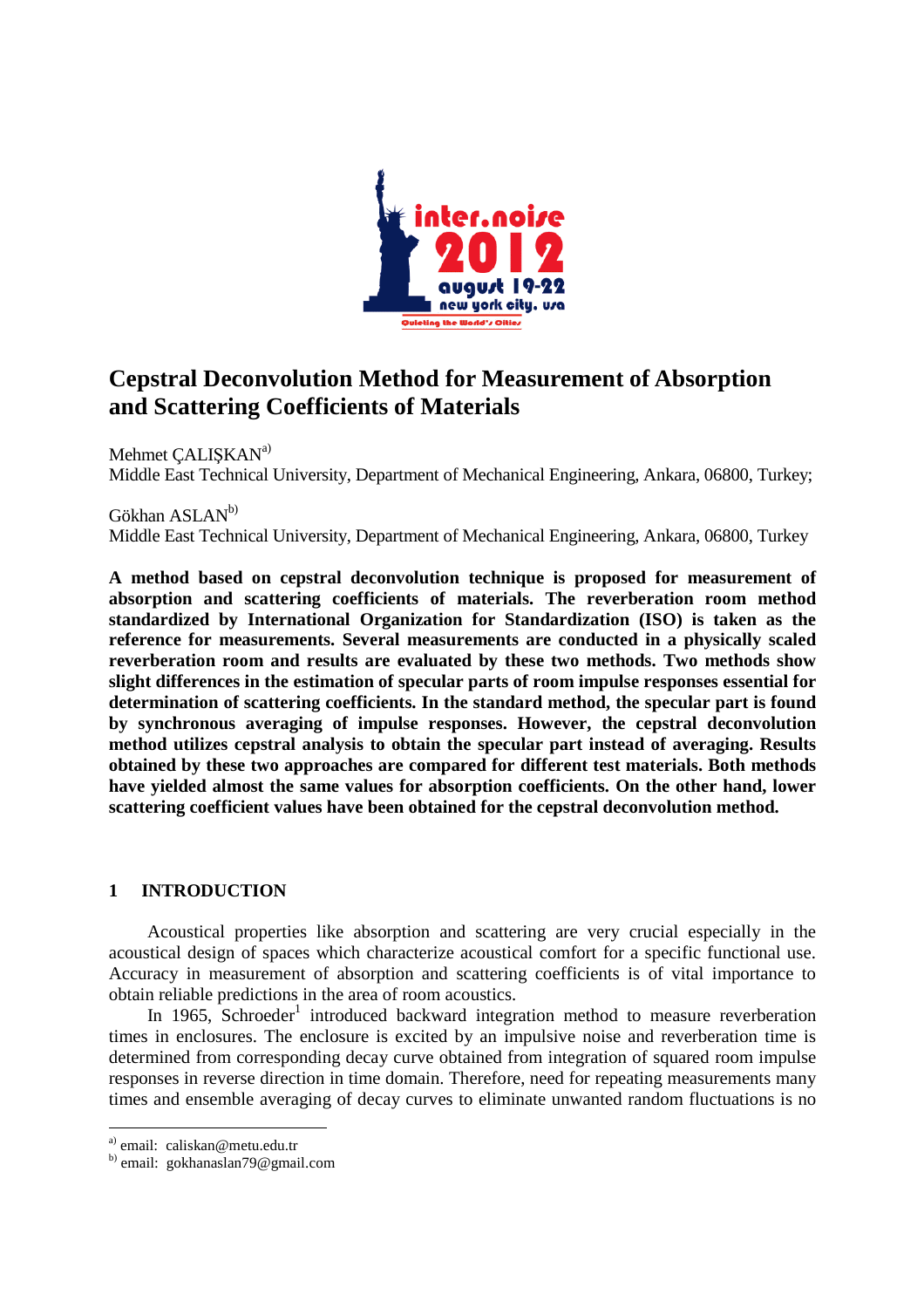longer required. In reverberation time measurements utilizing integrated impulse response method, an excitation signal having flat spectrum should be employed. Schroeder<sup>2</sup> proposed to use maximum-length sequences (MLS) in measurement of impulse responses of linear systems. Chu<sup>3</sup> demonstrated advantages of using a periodic pseudorandom sequence i.e. MLS, in noisy environments together with experimental results. MLS was also employed in measurement of scattering on hard wall surfaces with highly diffuse behavior<sup>4</sup>.

Vorländer and Mommertz<sup>5</sup> presented a new measurement method for determination of random-incidence scattering coefficients in 1995. The method was based on the separation of highly coherent specular part of the reflection from the total reflection by synchronous averaging of sufficient number of impulse responses obtained for different orientations of the sample surface. After this averaging procedure, it could be possible to evaluate the random-incidence scattering coefficient from the remaining part of the impulse response because averaging cancels out statistically independent scattered parts of the reflection. In 2004, this method was standardized by ISO for reverberation room measurements under standard number of ISO 17497- 1<sup>6</sup>. This method was used in a development study of some scattering surfaces for concert halls by Jeon *et al.*<sup>7</sup>who employed the method in a scaled reverberation room for the evaluation of the effects of the size, and the structural density of different geometries located over a surface on the scattering properties of the surface.

In addition to measurement methods disregarding directional distribution of sound reflection, a method using directivity of reflected sound waves in determination of scattering coefficient was introduced by Mommertz<sup>8</sup>.

An additional quantity to evaluate acoustical properties of surfaces is known as diffusion coefficient. It is used in evaluation of scattering uniformity of a surface for incident sound waves. A free-field measurement method has been proposed by Audio Engineering Society  $(AES)$  to evaluate both directional and random-incidence diffusion coefficients of surfaces<sup>9</sup>. Moreover, another free-field measurement method for absorption and scattering coefficients, namely, wave field synthesis method has been presented by  $\text{Farina}^{10}$ . In this method, receiver (microphone) is moved on a straight line and specimen being tested is kept steady. Results obtained for this method and the method by Mommertz and Vorländer for scattering coefficient and AES method for diffusion coefficient were compared $10$ .

 In this study, a method is developed to measure random-incidence absorption and scattering coefficients of materials in a scaled reverberation room<sup>11</sup>. Measurements for different materials are conducted and measurement results are evaluated for two different methods; the standard method proposed by ISO and the cepstral deconvolution method. These methods are compared in terms of results obtained for absorption and scattering coefficients. The new method differs from the standard method in decomposition of impulse responses in terms of their specular and scattered parts. Specular parts are separated from the rest of the impulse responses by employing cepstral analysis instead of time averaging of impulse responses. By this way, it is anticipated that specular parts could be obtained more accurately i.e. immune to noise caused by scattered parts of impulse responses.

# **2 CEPSTRAL DECONVULUTION**

For an arbitrary composite signal  $x(t)$  its cepstrum function describes the spectrum of a logarithmic spectrum of this signal. This function is very powerful because, if this signal is composed of a basic wavelet (such as an excitation signal) and a periodic component (e.g. its echoes), logarithm of the spectrum of this signal shows the delayed echoes as ripples. Then, the spectrum of this logarithmic spectrum gives the frequency of these ripples in the form of peaks at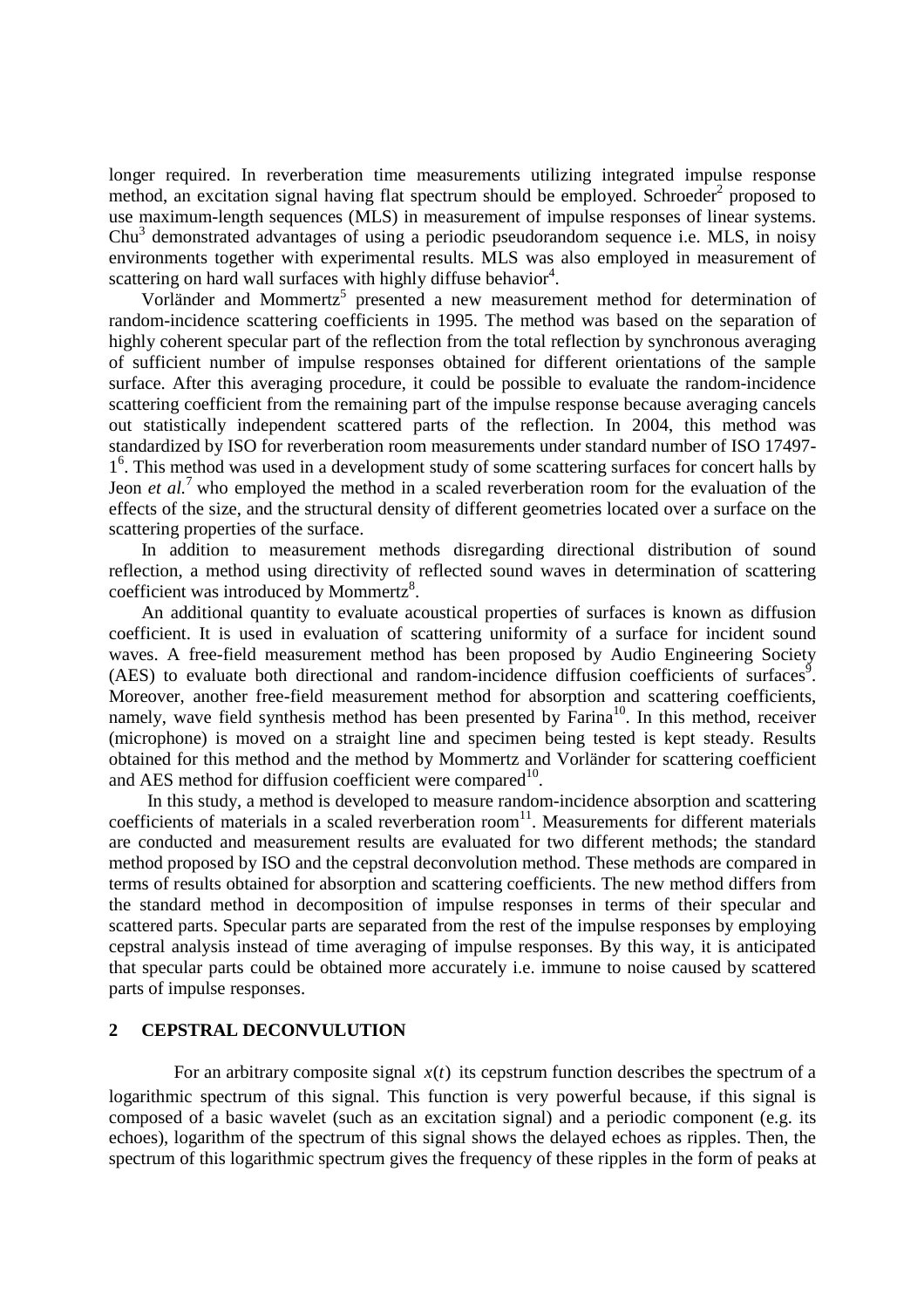echo delay times<sup>12</sup>. Cepstrum analysis uses the same principles of superposition in algebraic operations. For example, the deconvolution procedure of a combined signal (superimposed in terms of convolution of the input signal and its echoes) is done by just addition and subtraction operations in cepstral domain.

Cepstrum techniques are widely in use for echo detection and signal decomposition. These two issues form the basic structure of a deconvolution process. Considering a signal which is composed of multiple signals overlapped in time domain, deconvolution process starts with determination of the echoes in the signal in terms of their relative amplitudes and epochs (arrival or delay times) by employing real cepstrum. Then, complex cepstrum is calculated for this signal and undesired parts of the signal are removed via filtering in cepstral domain. Finally, reconstruction of the remaining signal is done by transformation back to the time domain.

Real cepstrum of an arbitrary function  $x(t)$  can be described as the inverse Fourier transform of the logarithm of the magnitude of the Fourier transform of this function. Real cepstrum of the function can be obtained by

$$
c_{r,x}(\tau) = F^{-1}\left\{ \log \left( \left| F\left\{ x(t) \right\} \right| \right) \right\} = F^{-1}\left\{ \log \left| X(\omega) \right| \right\}.
$$
 (1)

Delay times and amplitudes of echoes are determined by using real cepstrum easily. However, because all of the phase information of the signals is lost during the calculation, it is impossible to reconstruct the separated signals through real cepstrum. Complex cepstrum of an arbitrary function  $x(t)$  may be defined as the inverse Fourier transform of the logarithm of the Fourier transform of this function.

$$
c_c(\tau) = F^{-1}\left\{\log \left[F\left\{x(t)\right\}\right]\right\} = F^{-1}\left\{\log \left[X(\omega)\right]\right\}.
$$
 (2)

Complex cepstrum is employed for separation of the components of the composite waveforms, especially combined via convolution. Different from real cepstrum, phase information of the signals is kept in the complex cepstrum. So, it can be utilized in the reconstruction of the separated parts

Cepstral deconvolution for a composite signal  $x(t)$  is performed in three steps, namely,

i) Estimation of the echo delay times in cepstral domain by employing real cepstrum of the signal,

ii) Evaluation of the complex cepstrum of the signal and removal of the unwanted parts in the cepstral domain via linear filtering,

iii) Restoration of the desired part of the signal in time domain by reversing the procedure followed in the calculation of the complex cepstrum.

Components forming an impulse response can be classified into two groups: scattered part and specular part. Specular parts of impulse responses for a particular measurement are highly correlated though their scattered parts are not correlated and even completely independent from each other. It is anticipated that such correlation properties of impulse responses can be used to separate the scattered parts from the rest of the impulse responses via cepstral deconvolution.

Waveforms of the specular parts of impulse responses remain unchanged throughout a particular measurement i.e. independent of orientation of the specimen being tested. Then, real cepstrum of a series of impulse responses gives specular part of every impulse response in a form of peaks in cepstral domain. The very first impulse response corresponds to basic signal and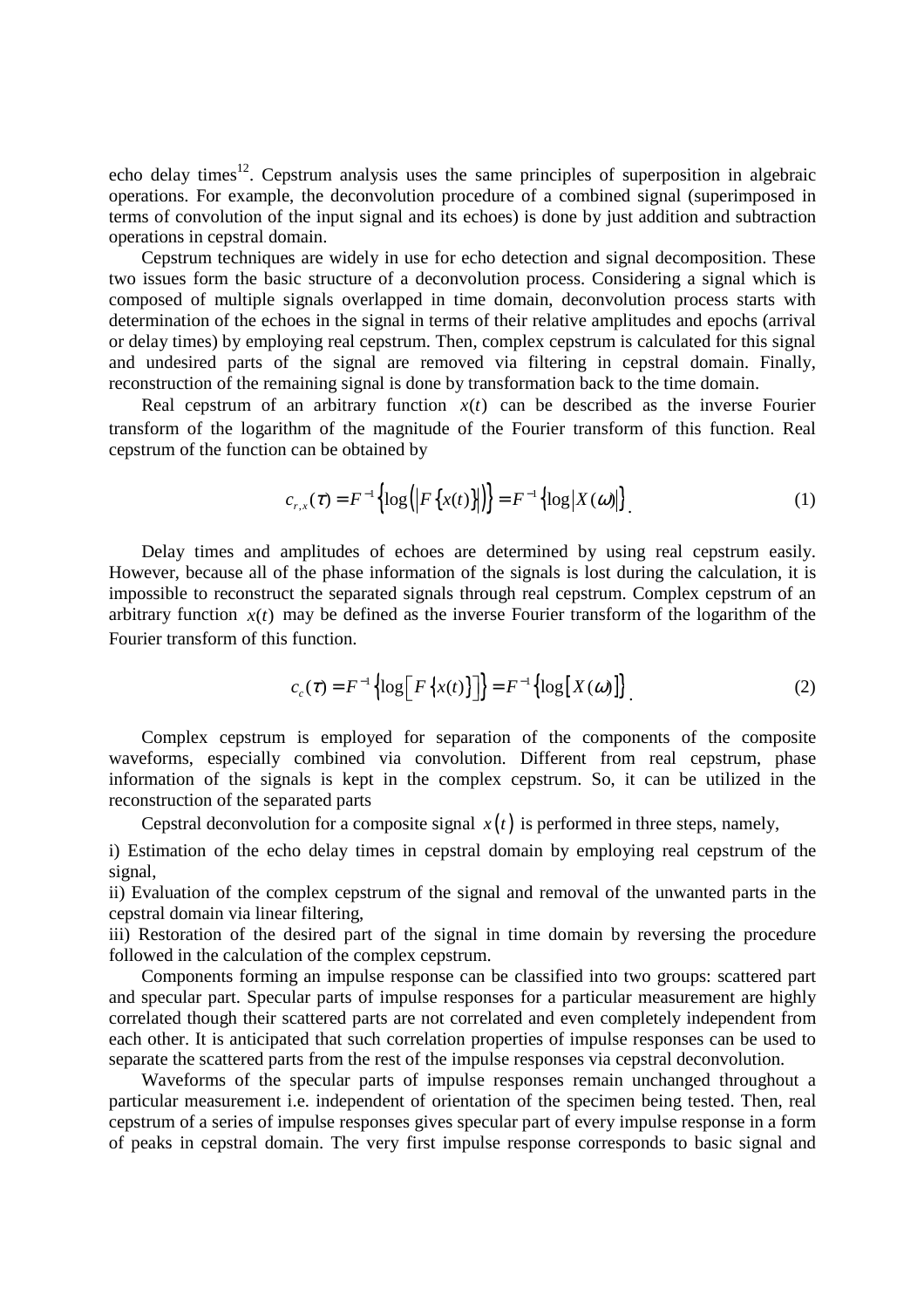specular parts of the rest of the impulse responses correspond to echoes of this basic signal. These specular components can be determined in cepstral domain by indicating evenly separated peaks because every impulse response has the same length and synchronous with each other.

In the application of the approach, impulse responses are added successively. Average of the corresponding series is used as the very first element of this sequence. This is because; average of a series includes all necessary information about the specular parts of impulse responses and also carries less distortion caused by the scattered parts. After applying real cepstrum to this sequence every impulse response after the first one cause a peak in the cepstral domain. Then deconvolution is achieved by liftering (i.e. filtering in cepstral domain) these peaks employing a linear notch filter. Liftered sequence is transformed into the time domain and this final signal gives specular part free impulse response sequence except the average one located at the beginning of the sequence. This deconvolved signal is subtracted from the original one and finally specular parts of the impulse responses are obtained. In the rest of the calculations, the average of these specular parts of the impulse responses is used in order to increase the signal-tonoise ratio and the accuracy of the measurement.

## **3 EXPERIMENTAL PROCEDURE**

# **3.1 Experimental Setup**

 In order to conduct measurements a physically scaled reverberation room with a scale ratio of 1:10 was built (Fig. 1) according to requirements given in the standards ISO 17497-1 and ISO 354. Walls of the reverberation room are made of Plexiglas (20 mm in thickness) with internal dimensions of 0.72 m x 0.60 m x 0.465 m. The base plate of the turntable is produced using MDF with a diameter of 0.38 m. Rotational movement of the base plate is driven by a 12 V DC motor. An average value for reverberation time obtained from broadband signals can be used to make a rough estimation about the Schroeder frequency. With the values of  $T = 0.6$  s and  $V = 0.201 \text{ m}^3$ , the limiting frequency becomes 3455 Hz in the reverberation room which corresponds to 345.5 Hz in full size measurement scheme.

 A broadband noise signal generated from a maximum-length sequence (MLS) of order 16 is used as the excitation signal. The angular speed of the turntable and length of the MLS were taken into account to generate the signal by successive addition of  $1+120$  basic sequence  $(1<sup>st</sup>$ sequence will be dropped in the evaluation of the output signal due to the need for reaching a steady sound pressure level initially). This final sequence is sampled with frequency of 48 kHz and recorded as a sound wave. Recorded test signal is then sent to the loudspeakers by a 16 bit soundcard and an integrated amplifier. The signal involving the impulse response of the reverberation room is acquired by a ¼˝ pressure microphone. Finally, this signal is recorded by the same soundcard after it is amplified through a preamplifier with a microphone power supply.

#### **3.2 Test Specimens**

In this study, different specimens of square shape with different surface pattern have been used as test specimen in the reverberation room<sup>11</sup>. These specimens are commercial acoustical panels produced by a local company for different acoustic treatment purposes. Their absorption performances are specified by the producer through measurements with respect to ISO 354. As the reverberation room used in the tests is a scaled reverberation room, the results obtained from the measurements correspond to the response of a material with larger dimensions than the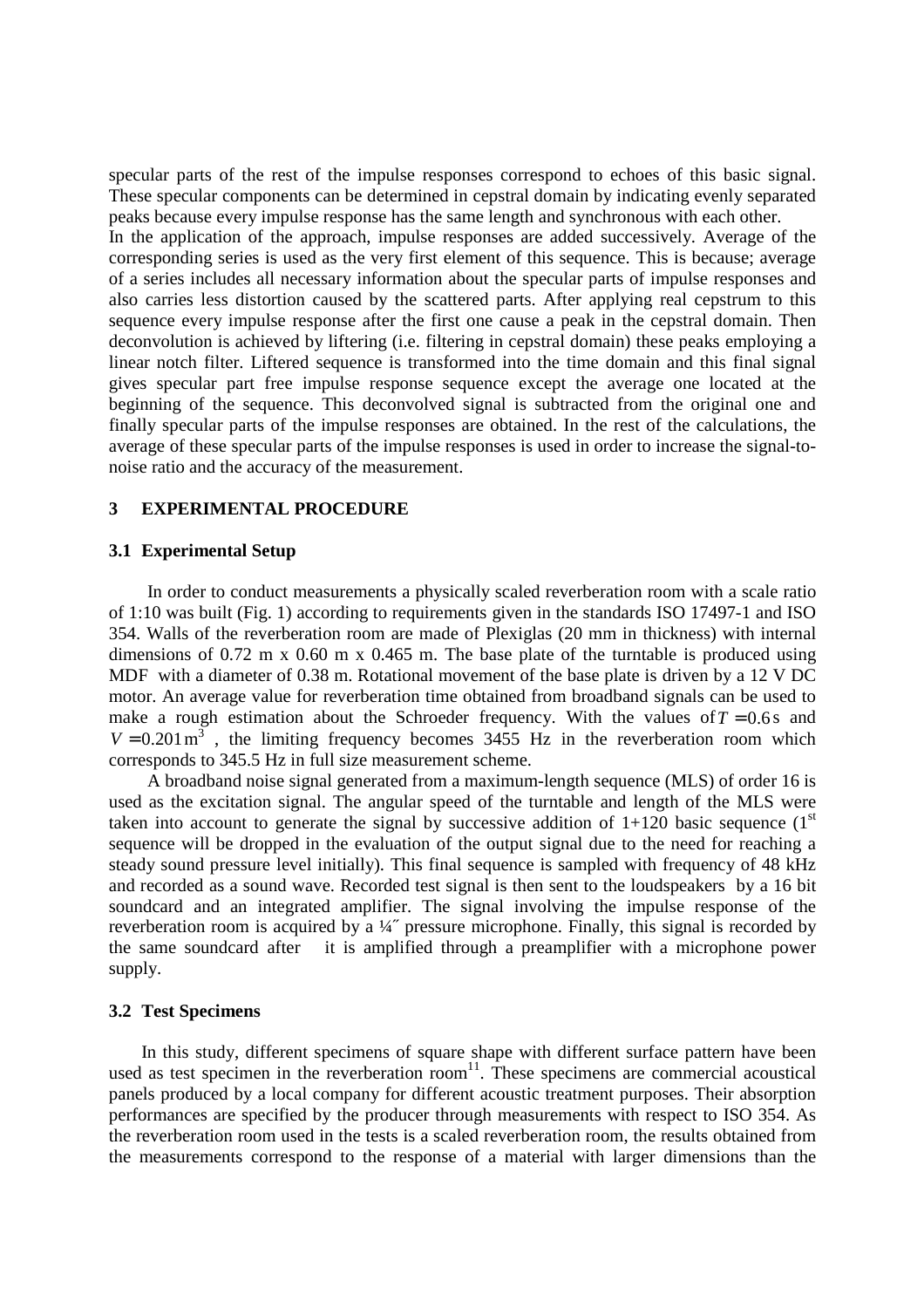measured one by a factor of scale ratio. These materials are shown in Fig. 2 with their commercial names.

# **3.3 Measurement Procedure**

The method described in ISO 17497-1 is based on the assumption that scattered components of impulse responses for different positions of a material are statistically independent from each other<sup>5,6</sup>. According to this assumption, specular part of the energy reflected form the surface of a material can be extracted from the impulse response by using "synchronized averaging" of impulse responses obtained during a period of a measurement for different positions of the material<sup>6</sup>. By this averaging procedure scattered components of the impulse responses cancel out each other and the remaining part is thought to be just consisted of "highly correlated" specular components of the reflection. In practice, a test sample is placed on a turntable in a reverberation room and impulse responses are collected while the sample is rotated during the measurement. Then, the averaged impulse response is used in further calculations. If the sample shows a perfect specular reflection characteristic and also the sample is circular in shape, results of measurements for which turntable is rotating and not rotating show an excellent correlation. Deviations from this perfect correlation are directly related to the diffuse reflections (i.e. scattering) exhibited by the sample being tested<sup>5</sup>.

The measurement procedure adopted in this study follows the requirements of ISO 354 and ISO 17497-1<sup>6, 13</sup>. First of all, reverberation times  $T_I$  and  $T_2$  "without and with test sample", respectively are obtained from the measured impulse responses while the turntable is not rotating. Then, this is repeated for a rotating turntable to get reverberation time  $T_3$  without the test sample and reverberation time  $T_4$  with the test sample. During the measurements, while the turntable is operating, excitation signals should be propagated in equal time steps for a measurement period. This means that the total time required for *n* number of periodic test signals to be radiated should be equal to the time elapsed in one revolution of the turntable at constant speed. The test signal should be the same for all measurements during the tests. This is required to get a time invariant impulse response obtained from the averaged *n* measurements. Averaging could be performed before or after calculating the impulse responses. The number of impulse responses to be averaged should be within the range from 60 to  $120<sup>6</sup>$ . This number is also equal to the number of excitation signals radiated during a measurement period.

The decay curve of the sound pressure level from the averaged impulse responses is obtained as stated in ISO 354. In this procedure Schroeder's backward integration technique is applied to the impulse response. The result is a linearly decreasing curve for  $T_1$ ,  $T_2$  and  $T_3$ measurements and "two superimposed decay curves" for *T4* measurements where the reverberation time should be evaluated from the first one<sup>6</sup>.

In the determination of the reverberation times from decay curves, the upper limit of the evaluation range should be 5 dB below the highest sound pressure level of the impulse response and the lower limit should be 10 dB above the background noise level. In order to obtain the reverberation time a least squares fit line algorithm is performed on the evaluation range and the resultant fit line is used to determine the corresponding reverberation time<sup>13</sup>.

Measurement procedure should be repeated for at least six times. This is combination of at least two different sound source positions and at least three different microphone positions<sup>6</sup>. Then, evaluated reverberation times for the same sample and turntable configuration (e.g. six *T<sup>2</sup>* for different positions) are averaged arithmetically in spatial manner and this averaging is performed for each four different reverberation times to obtain their final value before further calculations.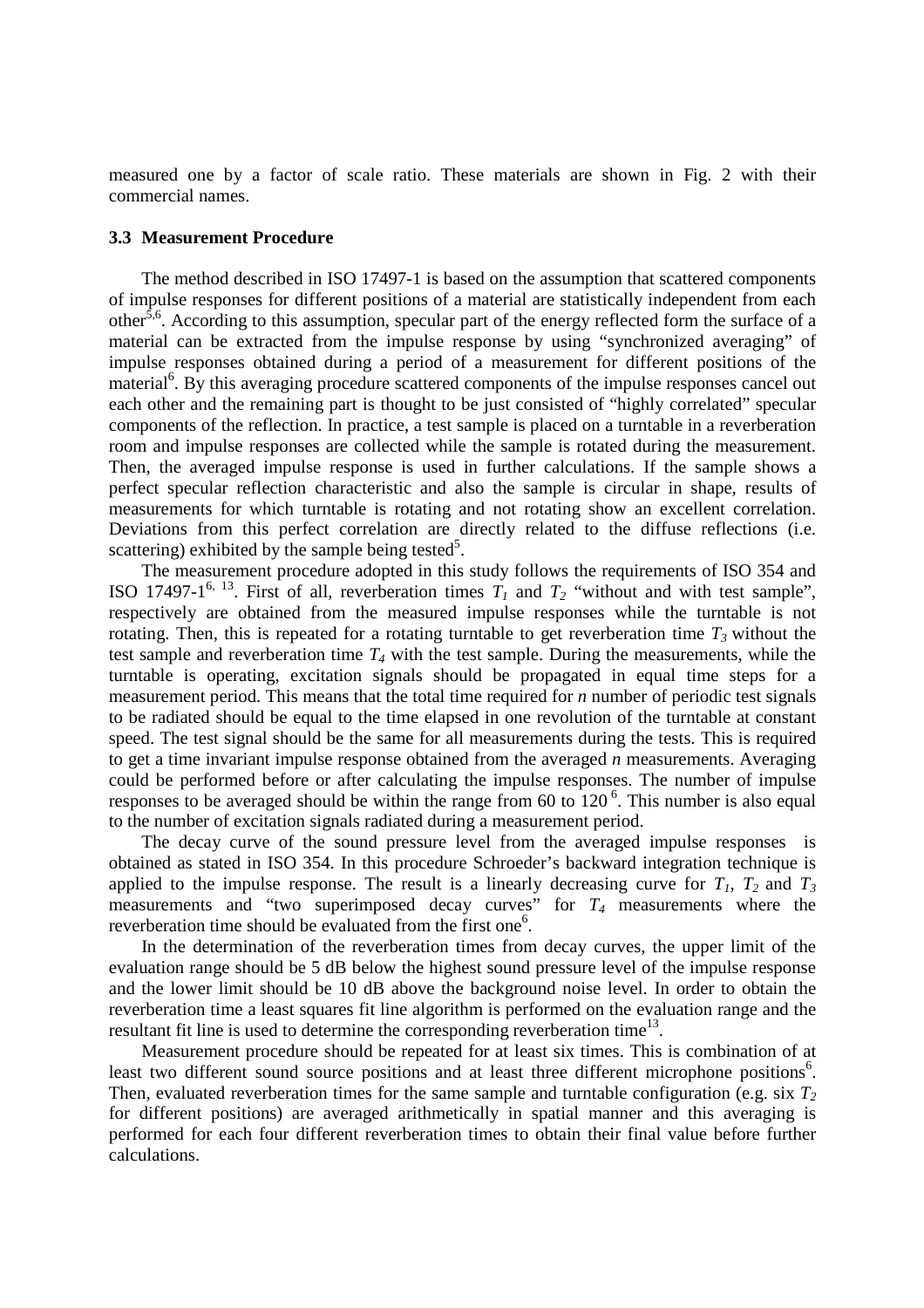#### **4 RESULTS AND DISCUSSION**

 In measurements, a total of six combinations of two loudspeaker and three microphone positions are used for testing each specimen (see Fig. 3). Every specimen is tested for each loudspeaker/microphone position combination for four different reverberation times  $(T_1, T_2, T_3, T_4)$ , i.e. 24 measurements are carried for each material. During the measurements, test codes given in relevant standards are followed. Random-incidence absorption and scattering coefficients of the specimens obtained according to both ISO standard method (S) and the cepstral deconvolution method (CD) are illustrated in Fig. 4 and Fig. 5, respectively.

Both methods gave almost the same results for random-incidence absorption coefficients for all of the specimens. This is reasonable, because, in the calculation of absorption coefficients only  $T_1$  and  $T_2$  values affect the resultant values. As a matter of fact, first three reverberation times have very similar characteristics. In measurements of these *T* values, impulse responses have not changed significantly throughout a measurement set. Therefore, these impulse responses happen to be almost identical with their average. This causes separation of the whole signal instead of its specular part in cepstral deconvolution. In conclusion, almost the same impulse response is used in the rest of evaluations and calculations.

On the contrary, results of random-incidence scattering coefficients have exhibited strong deviations from each other for two methods especially at higher frequencies. This is due to difference in  $T_4$  values obtained for two methods. As shown in the Fig. 6 for longer evaluation ranges on decay curves the difference has become much more noticeable. The interpretation of this outcome is that the sound pressure level difference between the root-mean-square amplitude of signal and background noise. Hence, in turn signal-to-noise ratio is reduced due to the subtraction of specular part from the original impulse response performed in cepstral deconvolution method.

# **5 CONCLUSION**

Cepstral deconvolution method yields very close results for absorption coefficients with differences less than 1 % in general and 3.49 % at most for reliable evaluation ranges when compared against the results obtained from ISO method. However, the proposed method produces scattering coefficients much lower than those measured by ISO method. In that respect these results of scattering coefficients are thought to serve as lower bounds for their corresponding values.

# **6 REFERENCES**

- 1. M. R. Schroeder, "New Method of Measuring Reverberation Time", *J. Acoust. Soc. Am.*, **37**,409-412, (1965).
- 2. M. R. Schroeder, "Integrated-impulse method measuring sound decay without using impulses", *J. Acoust. Soc. Am*., **66**, 497-500, (1979).
- 3. W. T. Chu, "Impulse-Response and Reverberation-Decay Measurements Made by Using a Periodic Pseudorandom Sequence", *Applied Acoustics,* **29**,193-205, (1990).
- 4. M. R. Schroeder, "Diffuse sound reflection by maximum-length sequences", *J. Acoust. Soc. Am.*, **57**, 149-150, (1975).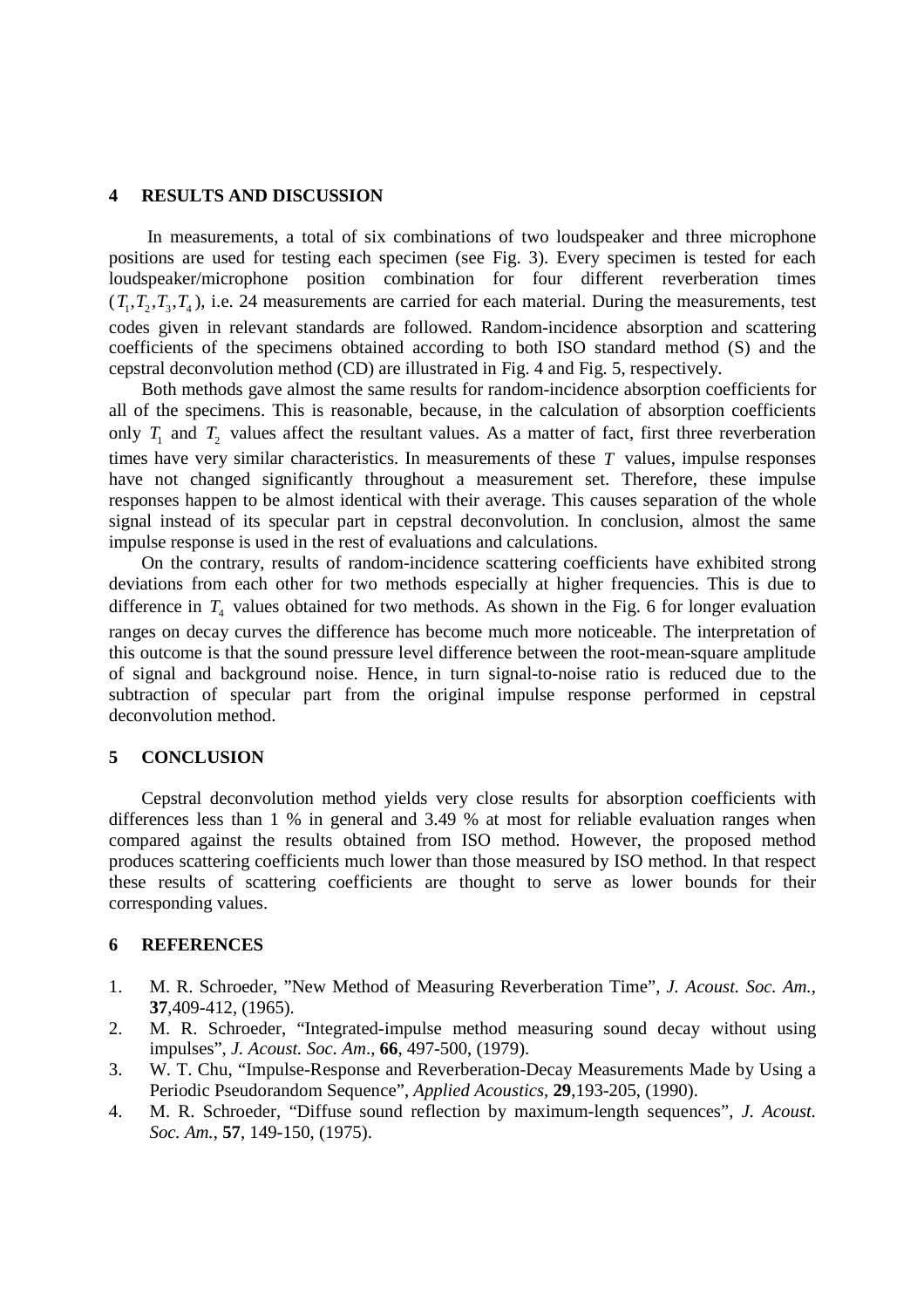- 5. M. Vorländer, E. Mommertz, "Definition and measurement of random-incidence scattering coefficients", *Applied Acoustics*, **60**,187-199, (2000).
- 6. ISO Standard 17497-1, "Acoustics Sound-scattering properties of surfaces Part 1: Measurement of the random-incidence scattering coefficient in a reverberation-room", International Organization for Standardization, (2004).
- 7. J. Y. Jeon, S. C. Lee, M. Vorländer, "Development of scattering surfaces for concert halls", *Applied Acoustics,* **65**, 341-355, (2004).
- 8. E. Mommertz, "Determination of scattering coefficients from the reflection directivity of architectural surfaces", *Applied Acoustics*, **60**, 201-203, (2000).
- 9. AES-4id-2001, *AES information document for room acoustics and sound reinforcement systems – Characterization and measurement of surface scattering uniformity*, Audio Engineering Society, (2001).
- 10. A. Farina, "A new method for measuring the scattering coefficient and the diffusion coefficient of panels*", Acustica/Acta Acustica,* 86(6), 928-942, (2000).
- 11. G. Aslan, *Cepstral Deconvolution Method for Measurement of Absorption and Scattering Coefficients of Materials*, MSc Thesis, Middle East Technical University, Ankara, (2006).
- 12. D. G. Childers, D. P. Skinner, R. C. Kemerait, "The Cepstrum: A Guide to Processing", Proc. IEEE, **65**, 1428-1443, (1977).
- 13. ISO Standard 354. "Acoustics Measurement of sound absorption in a reverberation room.", International Organization for Standardization, (2003).



Fig. 1 – The reverberation room and experimental setup<sup>11</sup>



*Fig. 2 – Test specimens (a) No 1 - Reflector Panel YST-KNL/3x5 Lake, (b) No 2 - Mid-Frequency Panel KP4000DS, (c) No 3 - Mid-Frequency Panel LM1000DS*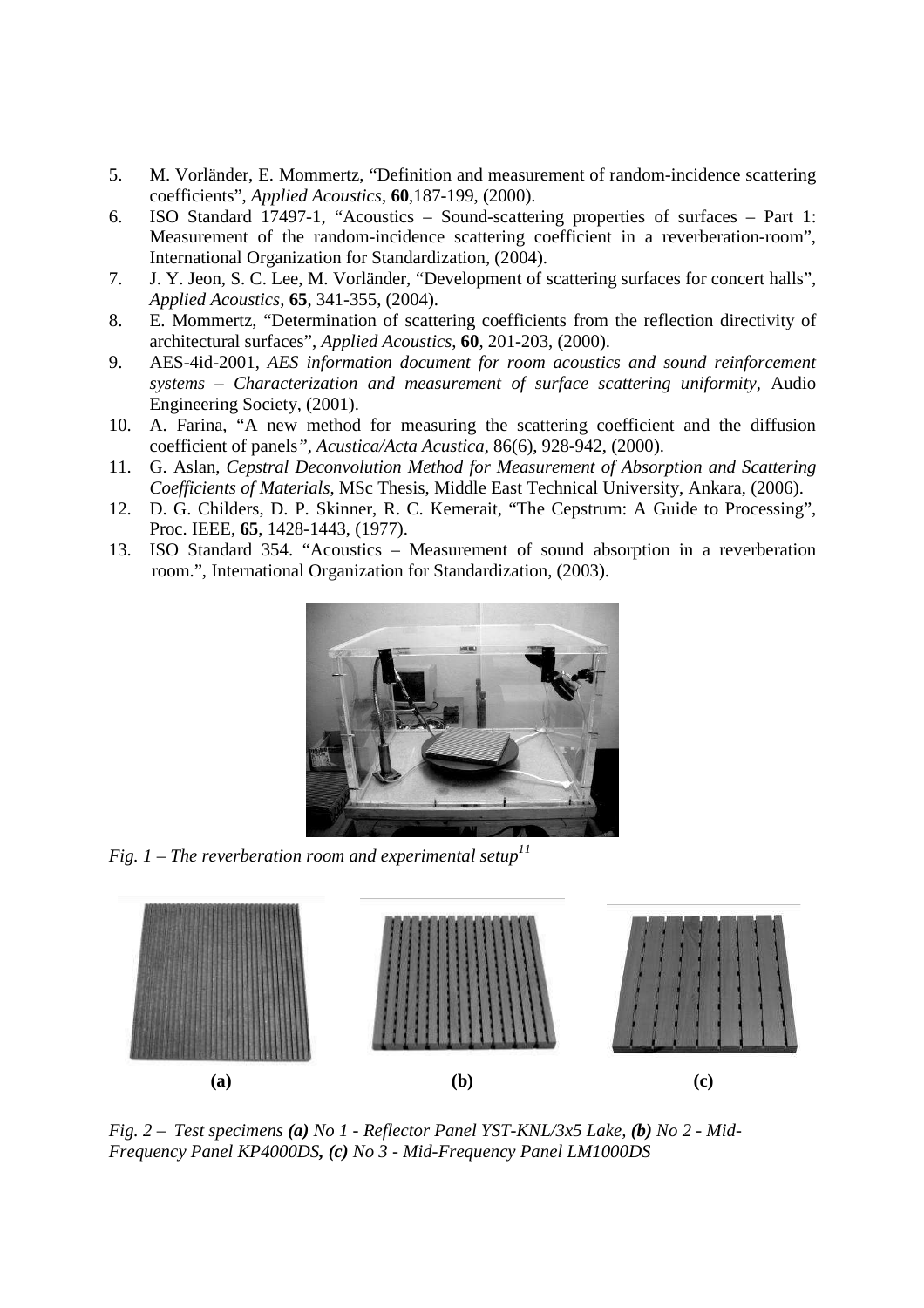

*Fig. 3 – Measurement configurations<sup>11</sup>* 

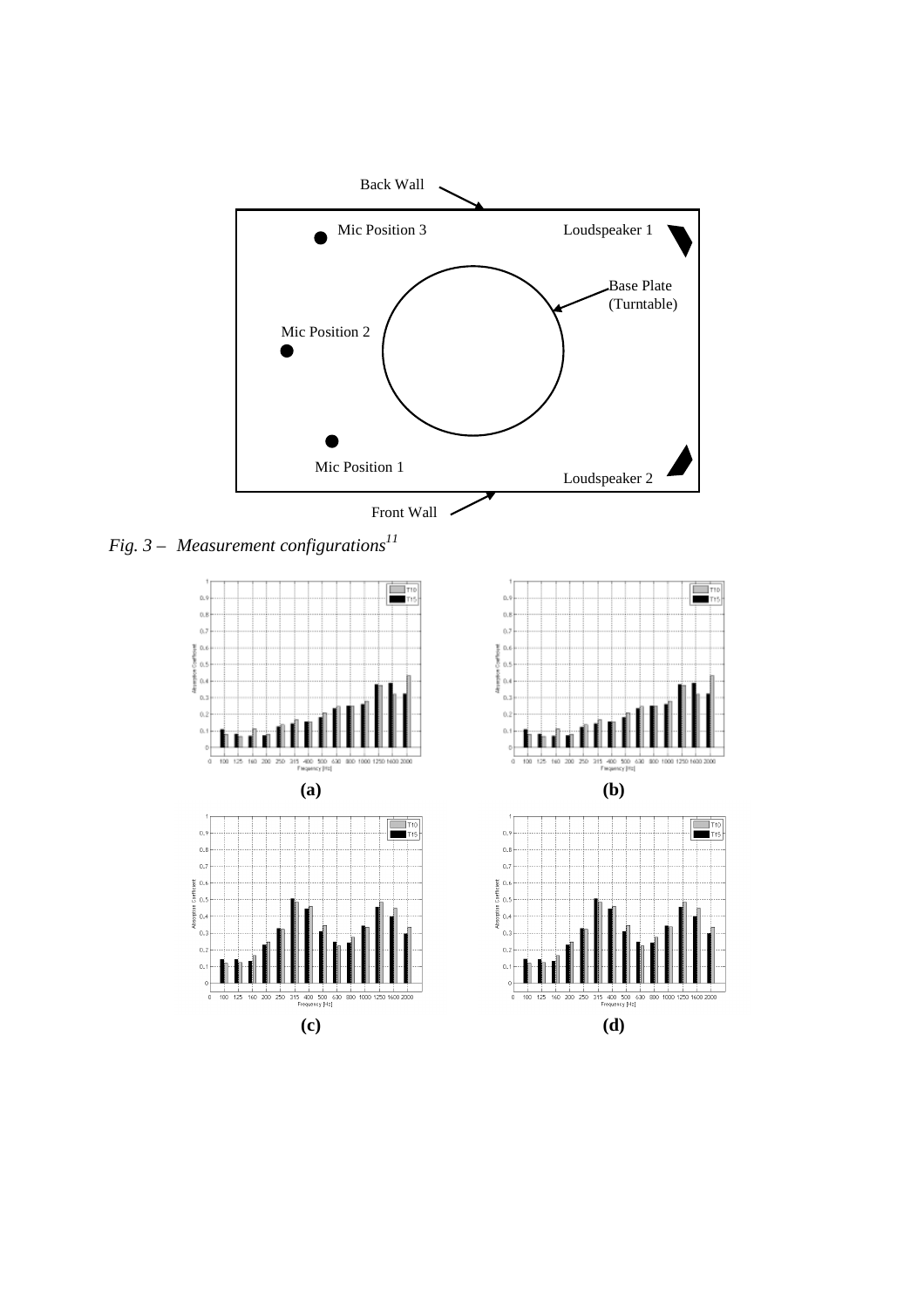

*Fig. 4 – Random-incidence absorption coefficients obtained by using S (left column) and CD (right column) of specimens No-1 (a-b), No-2 (c-d), No-3 (e-f)11*